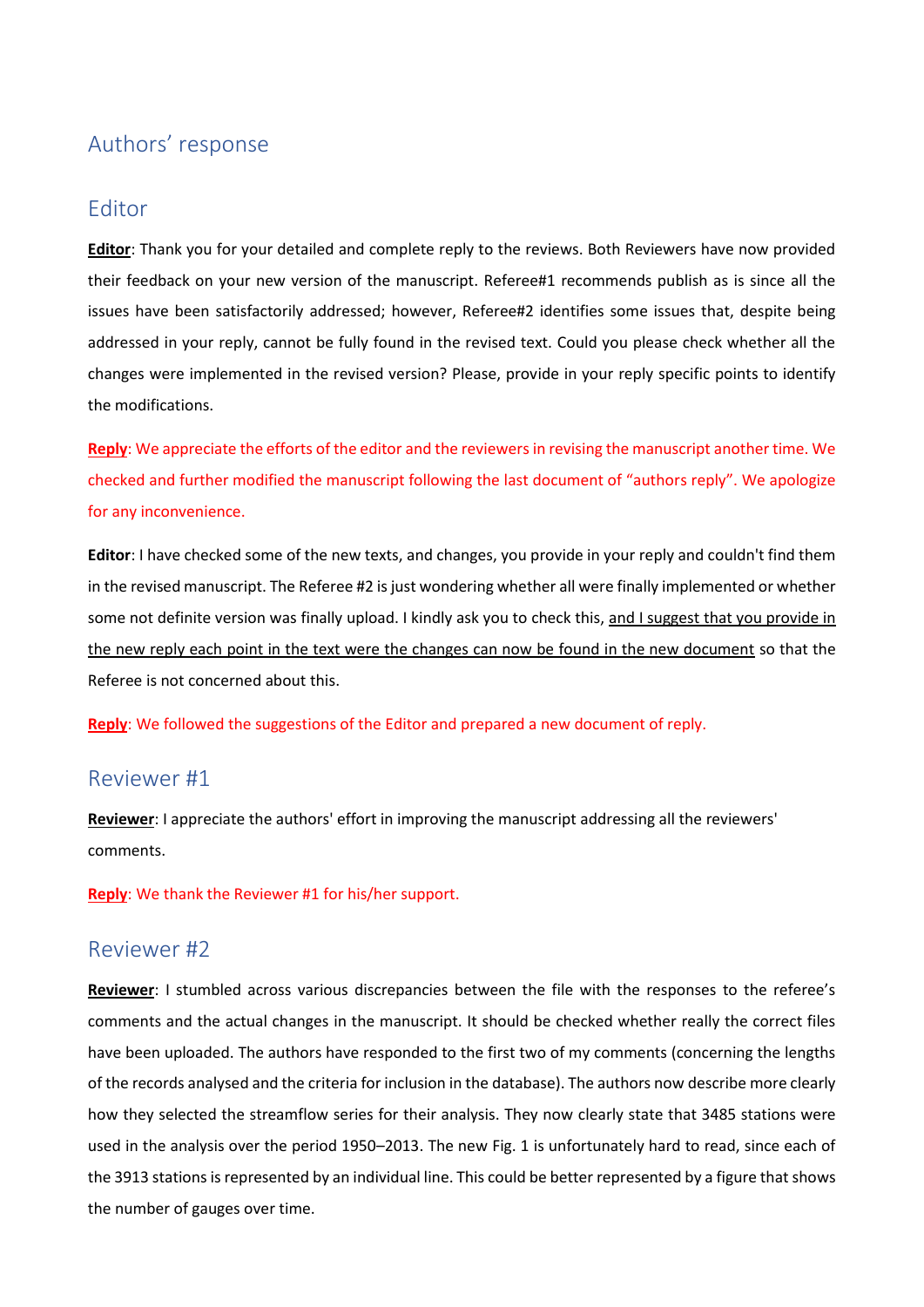**Reply:** This representation of the data availability is commonly used in scientific literature as reported in Durocher et al. 2019 (Hydrological Processes. 2019; 33:1143–1151). The figure allows to summarize the length of dataset in functions of the number of gauged station. In particular, it clearly displays the maximum period when the data are available. We tried to improve the quality of figure as far as possible.



#### *Figure 1. Data availability.*

The new figures 2 and 3 illustrate a data gap and a series with a step change but I think they are not necessary for the manuscript.

#### **Reply**: We accepted the suggestion of the Reviewer and removed both the figures.

In the responses to the referee's comments the authors agreed with many of the comments and suggested modifications. However, unfortunately, these modifications have apparently in the end not been implemented.

**Reply**: We apologize for the misunderstanding. We prepared a new document modifying the last response to reviewer comments and specified the changes in the manuscript. In particular, the comments of reviewers are reported in black, the first reply is in blue and the current replay (new reply) in green.

### Previous review: Reviewer #2

The study analyses trends in annual streamflow over the period 1950-2015 in Europe. This is a relevant topic certainly within the scope of HESS. The study generally applies standard methods for trend analysis (Theil-Sen slope, Mann-Kendall test). The spatial patterns of the trends are compared to spatial patterns of air temperature and precipitation. The study extends previous work on observed streamflow trends in Europe by including a higher number of catchments, particularly in Portugal, Spain, France and Italy. This was possible through assembling the database of streamflow records from various sources. The results largely confirm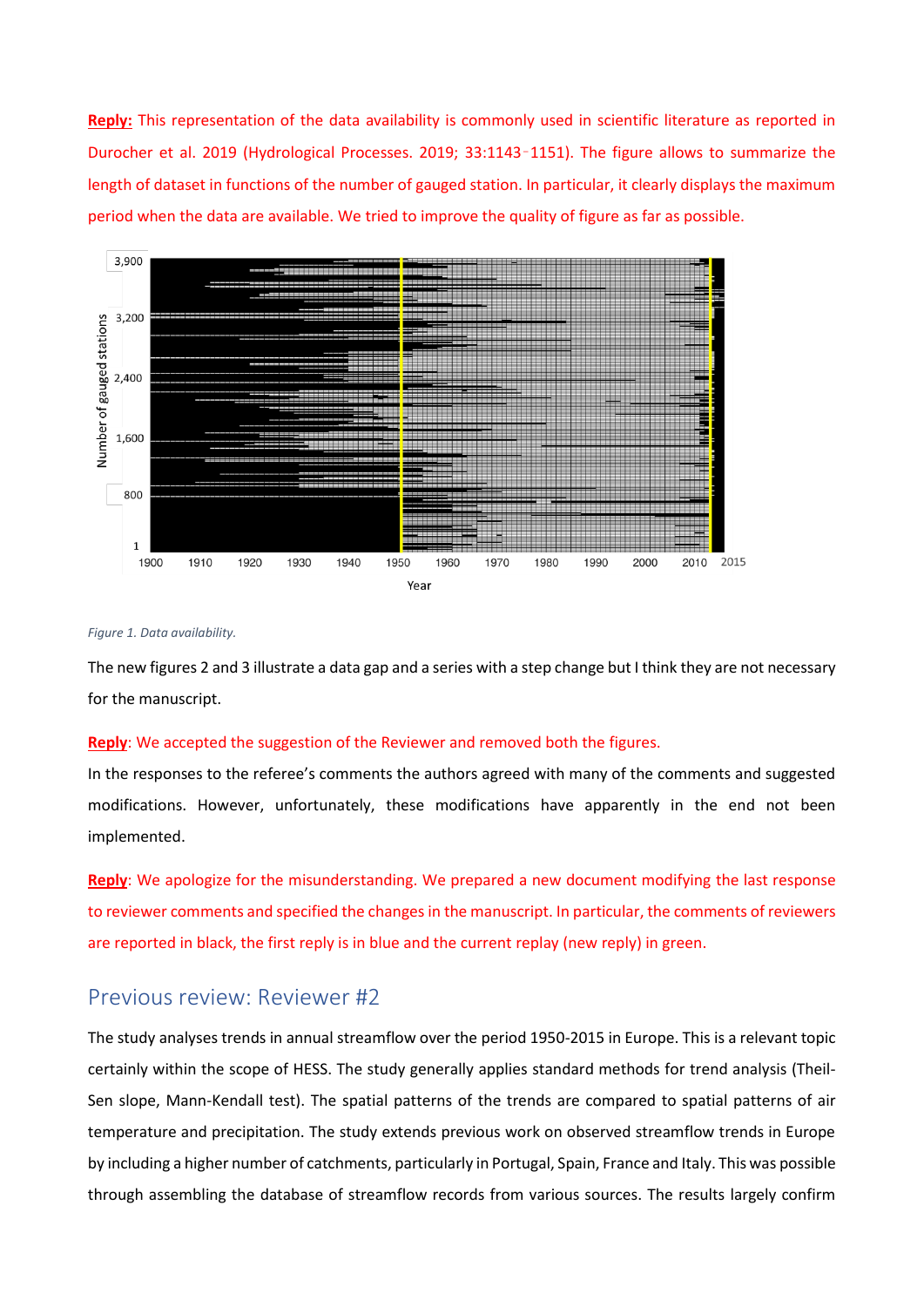previous studies with dominant positive trends in northern Europe and dominant negative trends in the Mediterranean region.

**Reply:** We thank Rev#2 for her/his comments and suggestions, which allowed to improve the quality of the manuscript in this revised version.

**New Reply:** No comments to add.

#### Main comments:

**Reviewer**: Since the study states that records with missing data for more than two years were excluded from the database (L 107), I initially assumed that the calculated trends all relate to the period 1950-2015, which, looking at Fig. 2a, is apparently not the case.

**Reply:** Fig.2a was deleted because it created misunderstanding both in Rev#1 and #2. The original dataset included 3913 stations and after the checks on reliability, consistency and uniformity of series of data, 428 stations were discarded. The 63-year study period (from 1950 to 2013) has been chosen as the optimal threshold between maximizing series length and avoiding missing data, as shown in the following plot.

**New Reply:** We prefer to maintain Fig.1. Please, see the above comments.

**Reviewer**: This has of course a strong influence on the results and needs to be clarified. If the series length vary between catchments it will probably be more useful to analyze trends for different periods with nearly complete records, as the trends of course depend on the period analyzed (as discussed in the introduction). **Reply:** We agree with the Rev#2 about the influence of length of series of data on trend identification. Dixon et al. 2006 coped with this problem by splitting the dataset in periods of different length, with a different number of stations for each period (see also Birsan et al. 2005). Nevertheless, one of the added values of our work was to consider a continuous dataset as large as possible over the entire study domain in order to evaluate spatial trends over European basins with a consistent sample size. It was the same approach proposed in the recent work by Durocher et al. (2019) where stations with missing data were discarded and a single time frame for all study domain was considered.

**New Reply:** We are firmly convinced that one of the added values of our work is to consider a continuous dataset as large as possible over the entire study domain in order to evaluate spatial trends over European basins with a consistent sample size.

We added a sentence at the end of Section 1.2 as follows:

"In the present study, we decided to maintain the integrity of the dataset focusing on the same time frame for all the study domain without splitting it in periods of different lengths. This procedure was already proposed in the study of Durocher et al. (2019) where preferred to discard all those time-series with missing data over a threshold rather than considered different time windows." (lines 190-195)

**Reviewer**: The criteria for inclusion/exclusion from the database should be described very clearly. It is not so clear whether the study aimed at only including near natural catchments. How were gaps smaller than 2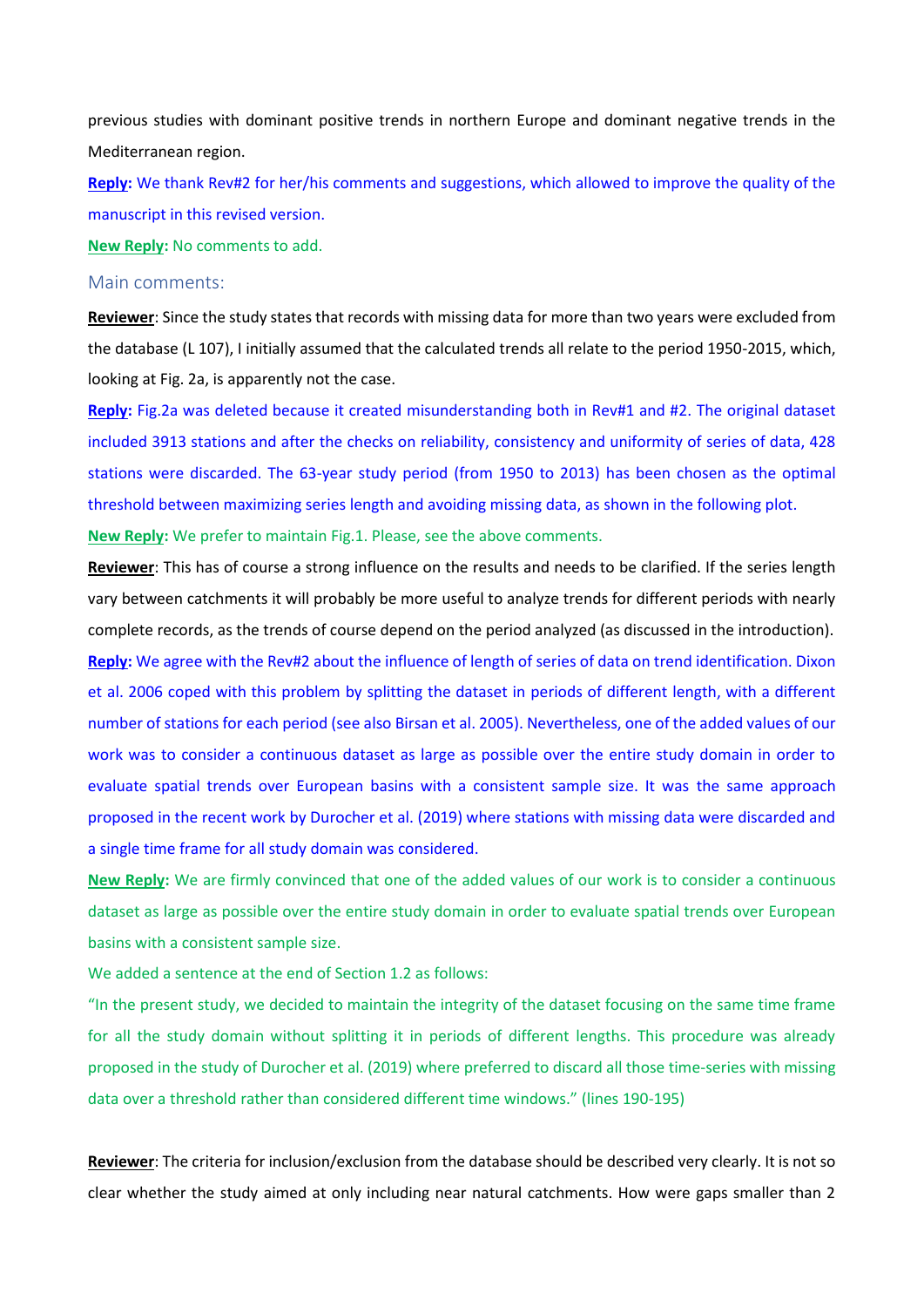years treated? The steps that were undertaken to exclude inhomogeneous series, or series strongly affected by human interventions need to be mentioned clearly. For example, did the authors try to get information from the data providers on human interventions such as changes in flow abstractions etc. It should be described clearly how the database was 'consolidated and validated'. Did you apply any automatic screening tests to systematically check the series for possible inhomogeneities?

**Reply:** We thank the reviewer for raising this issue. In the revised manuscript, we have added details about the pre-processing activity done to select the discharge time series used for the analysis. In particular, to ensure quality of discharge observations, the following steps were followed: 1) check on data availability; 2) check for outliers (i.e. five st.dev. higher or lower than the means; 3) check on the presence of inhomogeneities through automatic screening tests. In order to filter out catchments affected by human disturbance, each discharge time series was accurately scrutinized through visual hydrograph inspection to identify disturbed hydrographs due to e.g. the presence of dams/reservoirs. Discharge time series characterized by disturbed hydrographs were discarded from the analysis. It should be noted that most of the basins considered in the analysis are taken from the EWA database, i.e. a discharge data collection of near-natural streamflow records from small catchments (Stahl et al, 2010). Moreover, the Global Reservoir and Dam (GRanD, https://sedac.ciesin.columbia.edu/data/set/grand-v1-dams-rev01) has been used to identify if (how many) dams/reservoirs are actually present in the selected basins. At the end of this analysis we expect that no substantial differences will be found between the basins retained for the analysis and the basins for which a certain degree of disturbance can be tolerated. Only stations with low human impact (no presence of dams/reservoir in the analysis period or no appreciable dam impact in the hydrograph); with less than 20% of missing data, showing no inhomogeneities in the time series were retained in the compiled dataset. Gaps smaller than two years were retained as missing data; during trend calculations, missing data were discarded on a case-by-case basis.

**New Reply:** We added two bullets in the methodology regarding this time-series check:

"The quality control was conducted in succession on daily and aggregated time-series following the steps reported in Gudmundsson and Seneviratne (2016):

- (i) a visual hydrograph inspection to identify evident malfunction, consistent gaps (Fig. 2) and hydrograph disturbs such as presence of dams or reservoirs;
- (ii) excluding catchments with a drainage area larger than  $100,000$  km<sup>2</sup> to minimize the possibility that the human actives can significantly cause disturbances on the streamflow time-series (Piniewski et al. 2018);
- (iii) remove values with negative daily streamflow values;
- (iv) remove time-series with more than 2 years of missing data."

See lines 120-135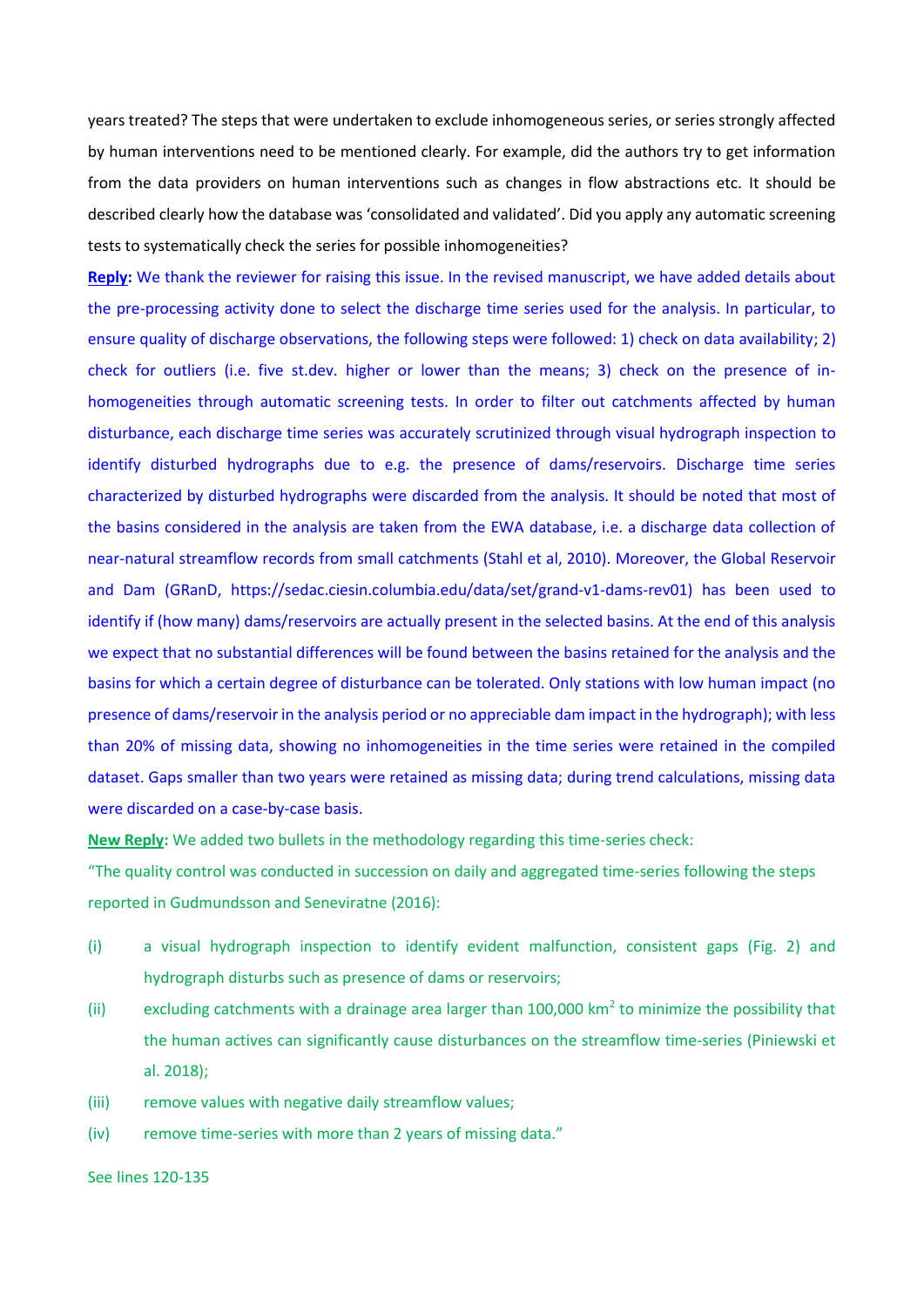**Reviewer**: Some results are not very clear. The results section reports significant trends in 95% of the stations, which disagrees with results reported in Table 1. In the results section, it is not always clear whether results on trends also include non-significant trends.

**Reply:** The number of basins reported in tab 1 (tab. 2 in the revised version of the manuscript) were incorrectly transcribed by the authors. They referred to the total number of stations in each macro-region (i.e. 3,485). In the table, only significant positive or negative trends are shown. These were 95% of total gauged stations (i.e. 3,310 stations). In the revised manuscript, the number of stations in each macro-region has been corrected. The manuscript will also clearly state whether any summary result includes nonsignificant trends.

**New Reply**: We added into the manuscript:

We clarified the results modifying Tab. 2.

"Results found that in 95% of the European gauged stations (i.e. 3,310 stations) the MK test confirmed the presence of a trend in annual streamflow volumes."

In addition, we modified Table 2:

Tab. 2. Number of significant (i.e. 3,310 stations) positive and negative trends in annual streamflow volumes in the European macro-regions.

| Region        | Number of stations | Positive trend | Negative trend |
|---------------|--------------------|----------------|----------------|
| <b>Boreal</b> | 323                | 307            | 16             |
| Continental   | 694                | 472            | 222            |
| Atlantic      | 1191               | 846            | 345            |
| Mediterranean | 1102               | 88             | 1014           |
| Total         | 3310               | 1713           | 1597           |

**Reviewer**: I disagree with the finding of an inversion point in 1985 for the average series in the Mediterranean region. I do not see a change in the trend direction or trend slope in 1985. The fact that streamflow is above average before and below average after 1985 is a rather arbitrary result that depends on the selected study period. Streamflow has been decreasing since about 1965, and if anything, the rate of decrease has rather slowed down since the late 1980s.

Reply: The reviewer is right. Figure 7 in the manuscript highlights that streamflow has been decreasing since about 1965 and the rate of decrease has rather slowed down since the late 1980s. In the revised manuscript the sentences related to Figure 7 has been modified accordingly and supported by new statistical trend analyses on the entire time period.

*"Fig. 7 shows a change in the annual streamflow volume pattern between 1980 and 1985 moving from positive to negative availabilities with respect to the mean of annual streamflow volume observations. This finding is consistent with the results found by Hannaford et al. (2013) on the marked decreasing of low flow regimes in southern Europe in the last thirty years as well as with the conclusions of the International Panel*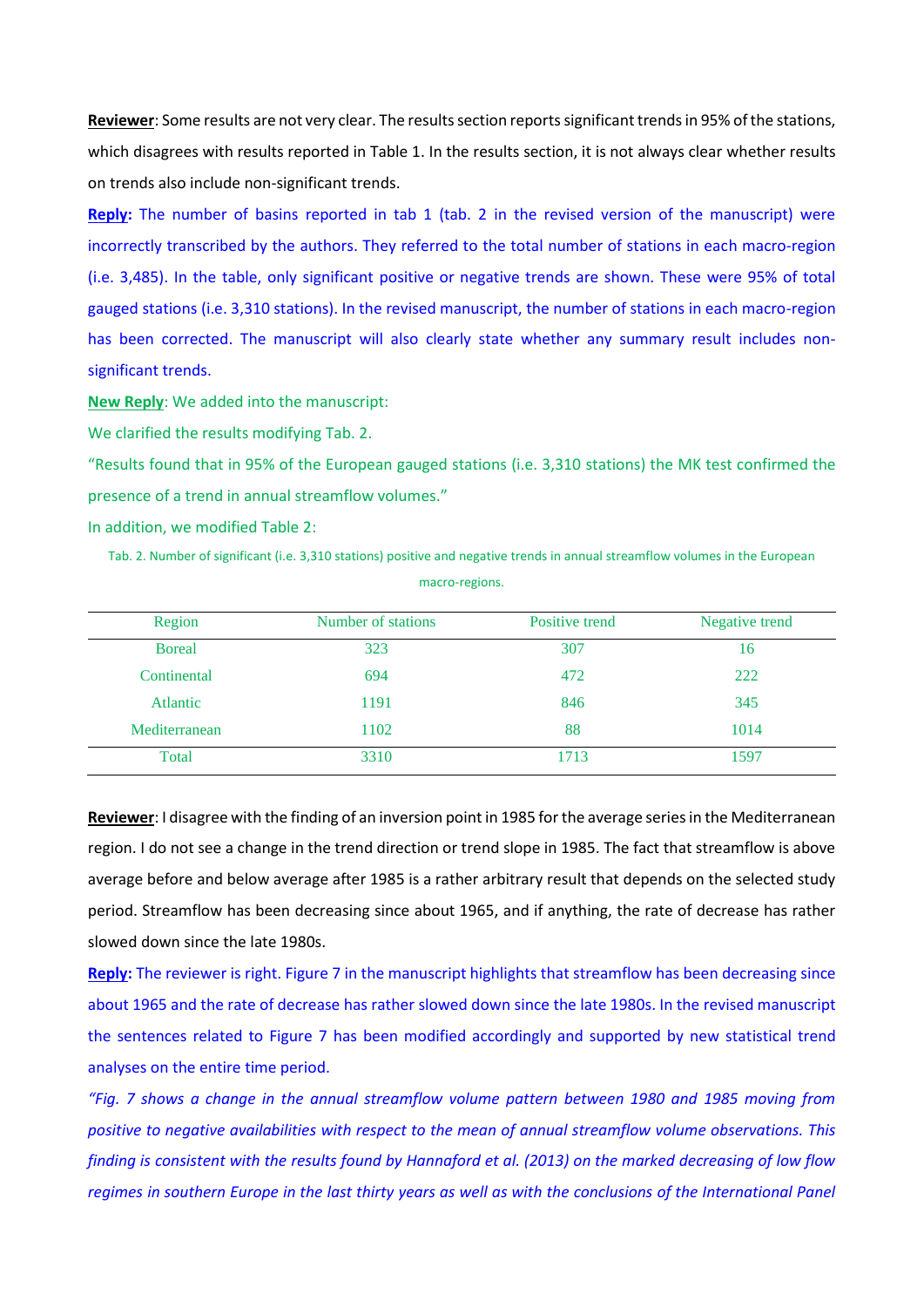*of Climate Change (IPCC) work on climate change prospective (IPPC 2007) which highlighted how in the Northern Hemisphere climate change effects in reducing water resource availability have increased notably from the post- 1980 period."*

**New Reply:** This part has been already added in the manuscript.

**Reviewer**: The calculation of the Sen's slope from annual streamflow anomalies is described as innovative, but if I do not overlook something this should not affect trends (and has probably been done in many studies). **Reply:** By using anomalies to detect trends, the absolute random error is minimized (Pandžić and Trninić, 1992), but the reviewer is right in that it does not affect the trend (i.e., regression slope against time). Also, it is routinely carried out in both hydrologic and climatologic research. The methods section has been amended accordingly.

**New Reply:** The term "innovative" was removed. We modified as follows:

**"**Theil-Sen's line, known as Theil-Sen's slope or Sen's slope, was calculated on the annual anomalies in streamflow volumes, an alternative modality with respect to the common application on direct streamflow data (Birsan et al. 2005). "

**Reviewer**: The introduction should be improved. The introduction should clearly convey what has been found previously on annual streamflow trends in Europe? What is the gap in the current literature? How is this approached by this study? Please also check the logic of individual sentences and the subdivision of the introduction into paragraphs.

**Reply:** We thank the reviewer for this suggestion also underlined in the short comment by Adriaan Teuling. In the revised version of the manuscript, the introduction includes a more complete summary of what has been found by recent studies on annual streamflow trends in Europe, what is missing in the current literature and in which way this study will fill the gap. The revised introduction also relies on a more logical paragraphing.

**New Reply:** We largely modified the introduction summarizing the shared results on the trend detection as follows:

"Most studies have identified two separate trends, both from recent observations and using model projections sensitive to climate change: reduced flows in Southern and Eastern Europe (e.g., Stahl et al. 2010, Caloiero et al. 2018), and increased flows in Central and Northern Europe (up to minus or plus 45% after 1962 according to Teuling et al. 2019; -10-30% and +10-40% respectively by year 2050, under SRES A1B, according to Milly et al. 2005). Lehner et al. (2006) indicated large critical regions in southern and southeastern Europe for which significant changes in river flow drought are expected, and Feyen and Dankers (2009) projected increases in streamflow drought severity and persistence in most parts of Europe.

Models have also highlighted a reduction through time of areas with increased runoff, and an expansion of those decreased runoff (e.g., a north-bound expansion of drying in the Mediterranean area) (Milly et al. 2005). Similar trends were also found when analyzing trends in zero flow days (Tremblay et al. 2020 ) and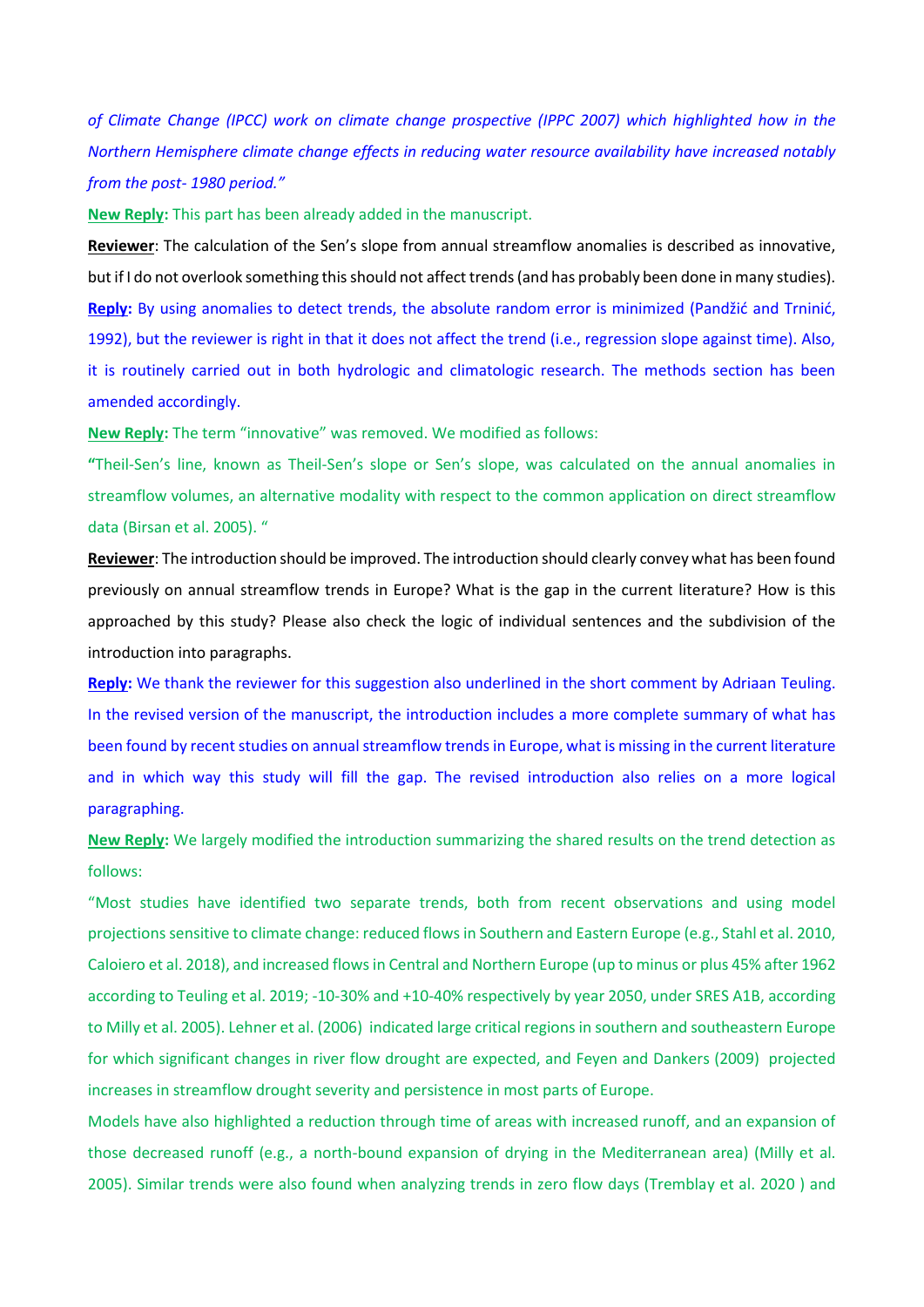peak flows or flooding frequency, although with high sensitivity to catchment size (Bertola et al. 2020 ). Most of such change has been attributed to changes in precipitation, with a less important role for land use and evapotranspiration change (Teuling et al. 2019).

Seasonal flows were also found to experience significant change (Bard et al. 2015, Bormann et al. 2017). Positive trends were found in the winter months in most catchments. A marked shift towards negative trends was observed in April, gradually spreading across Europe to reach a maximum extent in August. Low flows have decreased in most regions where the lowest mean monthly flow occurs in summer, with some exceptions in catchments buffered by a large groundwater storage capacity (e.g. Fleig et al., 2010; Laizé et al., 2010). Bates et al. (2008) summarized European studies that have found generally similar but more spatially explicit patterns including, for example, decreasing future summer flow in Central and East Europe. Also, models sensitive to climate change project that the peak in discharge will occur approximately one month earlier due to increased temperatures and earlier snowmelt in the future, with changes that are much more pronounced and statistically significant for all months under RCP8.5 compared to RCP4.5 (Lobanova et al. 2018).

Most studies, however, are based on observations limited to the second half of the 20th century (Piniewski et al. 2018, Renard et al. 2008, Birsan et al. 2005, KLIWA 2003, Schmocker-Fackel and Naef 2010, Demeterova and Skoda 2005, 2009, Fiala 2008, Fiala et al. 2010, Teuling et al. 2019). In addition, several studies have highlighted the extreme sensitivity of river streamflow to data selection, method of trend detection, and time window for the analysis (Stahl et al. 2010). Kundzewicz et al. (2005, 2017 ) advocated particular caution in interpreting streamflow trend signals resulting from a restricted number of stations with a small recording period, as even small gaps in the data time series or missing values could alter the significance of the statistical tests. Finally, even though trends highlighted by the literature are broadly consistent with spatial patterns of evapotranspiration and precipitation change, the effect of climate change on hydrology at the river basin scale is complex. Large-scale climate or hydrological models can reproduce broad patterns, but are still unable to capture all relevant spatially-distributed characteristics of physical catchment structures and associated processes, particularly in regimes with storage and release of water across the seasons (Stahl et al. 2010). Also, extending the analysis to longer time series might reveal unexpected influences from longterm climate variability modes, such as the North Atlantic Oscillation (Hannaford et al. 2003 , Steirou et al. 2017 ) or expected changes in the Atlantic Meridional Overturning Circulation (Rousi et al. 2020 ), which might introduce spurious trends in analyses focusing on shorter time spans. Finally, noise can be introduced by human modification and appropriation of streamflow, which may also reverse forecasted changes in river flow (Forzieri et al. 2014)."

**Reviewer**: The explanation of streamflow trends by trends in air temperature and precipitation remains a bit vague and overlooks areas where it is probably not possible to explain streamflow trends with trends in air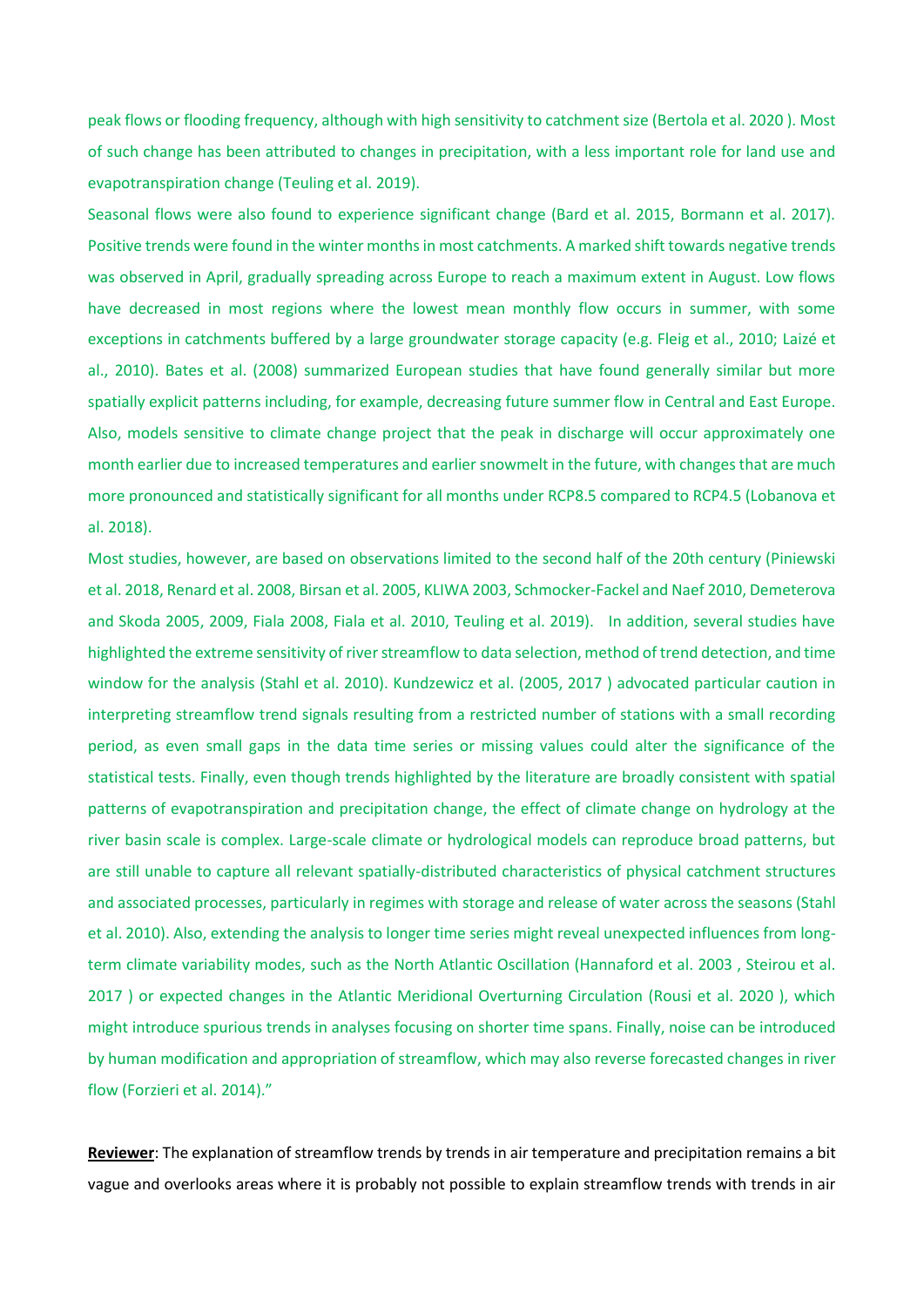temperature or precipitation (such as positive streamflow trends in northern Spain). Some arguments need to be clarified, e.g., it is not clear to me how groundwater or snowmelt effects would affect annual (and not only seasonal or monthly) streamflow.

**Reply:** The discussion on groundwater and snowmelt roles has been improved, also specifying that it will rely on speculation and literature and not direct measure or testing of such variables. The cases, in which the observed discrepancies between river discharge and weather series, could be explained by based on logical and science-supported hypotheses using likely drivers, will be highlighted with their most relevant examples (eg Northern Spain).

### **New Reply:** We improve the discussion as follow:

"Concerning air temperature changes, the works of Staggle et al. (2017), Vicente-Serrano et al. (2014), Spinoni et al. (2015), Zeng et al. (2012), Willems (2013) and Madsen et al. (2014) confirm a global increase of mean temperatures with a marked trend in Mediterranean areas, where air temperature is expected to increase up to 0.3 °C/decade (as found in this study). The increase of air temperature directly impact glacierized and snow dominated basins where it can be responsible of the increase of runoff volume during the last sixty years due to the loss of ice masses (Sommer et al. 2020), however, depending on the basin elevation and trend in precipitation, some glaciers might have lost some sensitivity to an increased runoff production as a consequence of higher temperatures since there has not been more ice to melt and because, at high elevations, temperature might be not warm enough to counter balance the precipitation trend. In summary, for glacierized basins (or that use to be) there might be a causal effect of temperature on increased runoff volume (although this effect might have lost in time for some of them as explained below) while, for the others, precipitation seems again the main driver of runoff trend as it can be seen over the Alps by the contrasting trend found between the Italian side (negative) and continental side (positive) which reflects the trend in precipitation. On the other hand, temperature increase can impact negatively runoff over energylimited environments by increasing evapotranspiration (Teuling et al. 2013, Avanzi et al. 2020) so some catchments might have experienced reduced runoff trend as a consequence of warming. This might explain the negative runoff trend found for some basins at high latitudes." (lines 305-340)

### Detailed comments

**Reviewer**: P1, L28-30: The logic of the sentence is not clear. There is no contrast between a lot of research and not finding uniform streamflow trends in Europe. When mentioning a lot of research that aimed at investigating streamflow trends in Europe, this should be backed up by some references and their main findings (e.g. Stahl et al., 2010, Stahl et al., 2012).

**Reply:** The introduction, and in particular the review of past studies and their findings, has been deeply improved in the revised version of the manuscript. References has been added, including those suggested by the reviewer.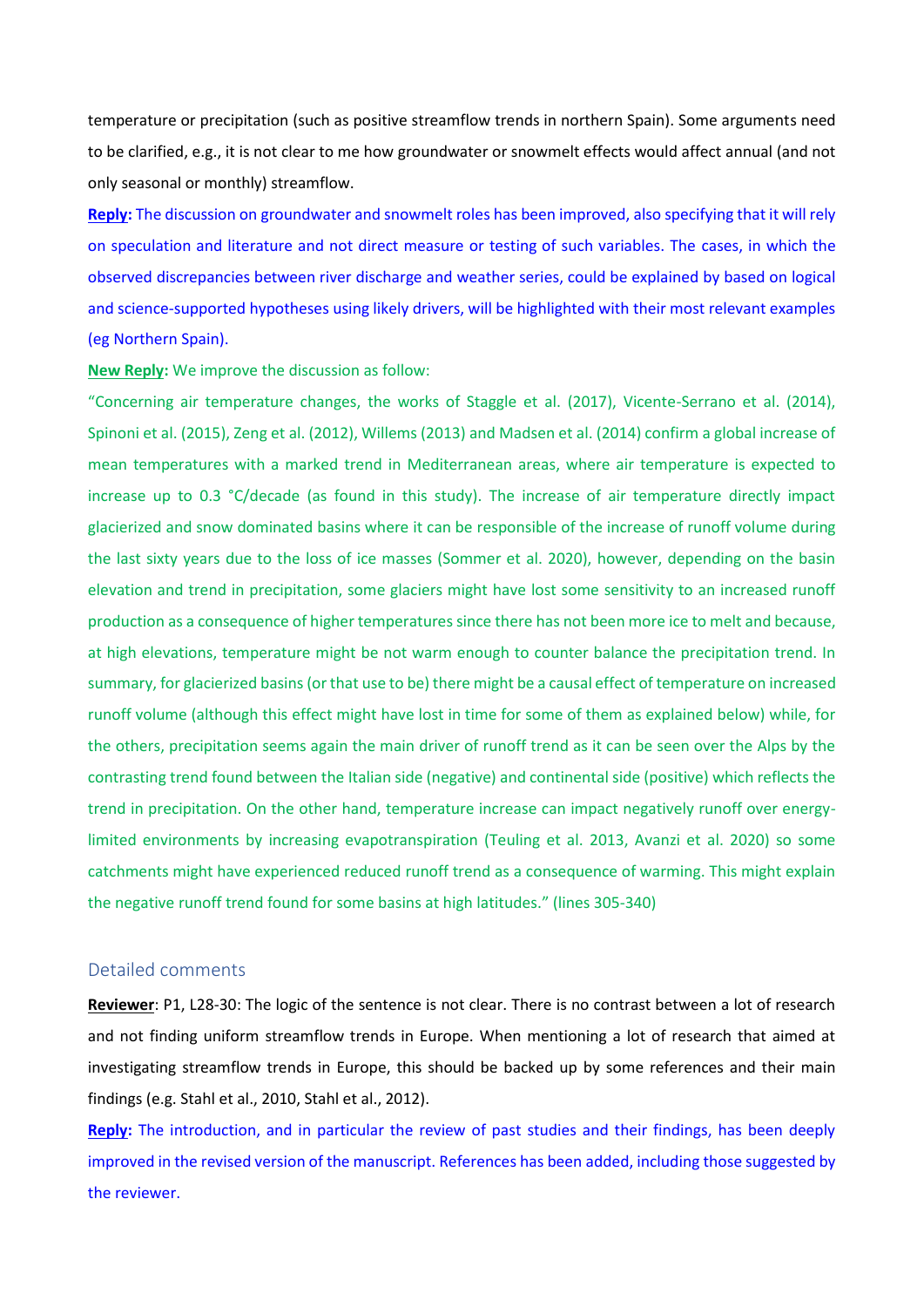**New Reply**: We included additional references clarifying their outcome and findings as follows:

"Although the hydrological scientific community undertook a great effort, few research robustly demonstrates an ubiquitous and uniform trend in European annual streamflow volumes (e.g., Mediero et al., 2015; Alfieri et al., 2015; Hodgkins et al. 2017; Blöschl et al. 2019). …"

Then, we largely modified the introduction as shown in one of the previous point.

**Reviewer**: P2, L33-34: Did these studies also analyze changes in annual streamflow volume? What were the main findings? How did seasonal streamflow change?

**Reply:** As for the previous comment, the review of past studies and their findings has been deeply improved in the revised version of the manuscript.

**New Reply:** We largely modified the introduction as shown in one of the previous point.

**Reviewer**: P2 L40-47: The section on potential drivers of the streamflow trends remains a bit vague. Are changes in river cross-sections or boat tourism relevant for annual streamflow volumes? **Reply:** Yes, if the shape of the river section is altered, or if flow itself is altered with recreational basin or locks for navigation. These sentences will be however moved to the Discussions to streamline the logical flow of the introduction. A missing reference to Vag et al. will be added in the References. **New Reply:** We delete this part in the new version of the manuscript

**Reviewer**: P4, L97: I would suggest to first clearly list the criteria for selecting catchments and then mention the final number of selected catchments at the end.

**Reply:** The methods has bene amended accordingly – filtering criteria has been described in the methods, while the resulting number of catchments retained for analysis are reported in the Results.

**New Reply:** We largely modified the materials and methods, as follows:

"For assessing the reliability of streamflow daily values of each gauged station of the original dataset, a quality control and a homogeneity assessment were performed according the methodologies described in Buishand (1984), Chu et al. (2014), Ghiggi et al. (2019) and Kundzewicz (2015).

The quality control was conducted in succession on daily and aggregated time-series following the steps reported in Gudmundsson and Seneviratne (2016):

- (v) a visual hydrograph inspection to identify evident malfunction, consistent gaps (Fig. 2) and hydrograph disturbs such as presence of dams or reservoirs;
- (vi) excluding catchments with a drainage area larger than  $100,000$  km<sup>2</sup> to minimize the possibility that the human actives can significantly cause disturbances on the streamflow time-series (Piniewski et al. 2018);
- (vii) remove values with negative daily streamflow values;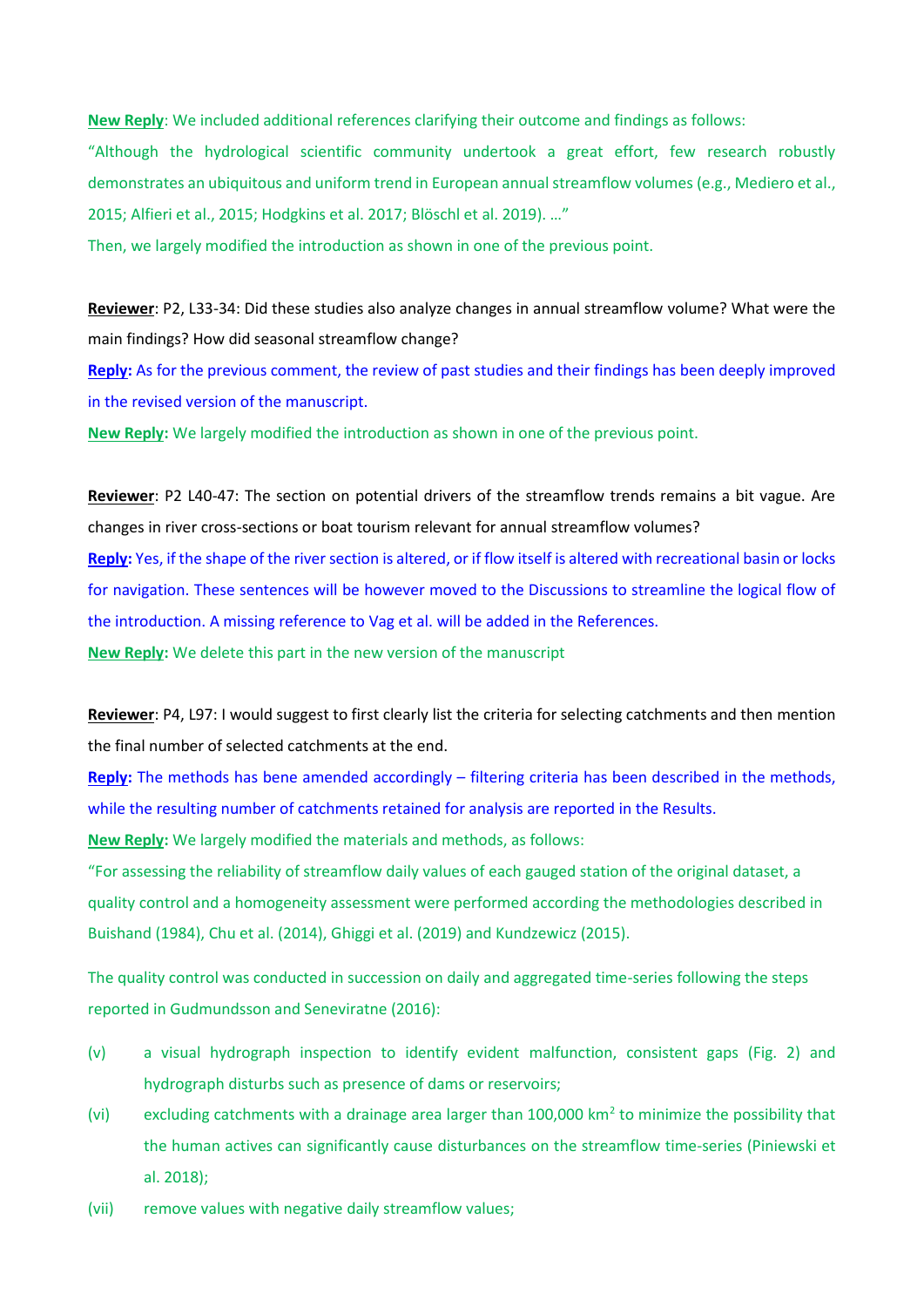(viii) remove time-series with more than 2 years of missing data.

The homogeneity detection of data series (Fig. 3) was performed combining four different tests (Gudmundsson et al. 2018): (i) the standard normal homogeneity test of Alexandersson (1986); (ii) the Buishand range test (Buishand, 1982); (iii) the Pettitt test (Pettitt, 1979) and (iv) the Von Neumann ratio test (von Neumann, 1941). Homogeneity tests were carried out using the "iki.dataclim" statistical package for R (Orlowsky, 2014). The streamflow time series were considered as consistent when the null hypothesis at the 1% level was accepted at least in 3 of 4 tests (ECA&D) (Gudmundsson and Seneviratne, 2016; Merino et al., 2016). Despite potential levels of human-induced alterations of river flow regime could be still present in time-series data after the application of the aforementioned controls, a certain degree of disturbance can be tolerated (Murphy et al. 2013). In order to further reduce the disturbance, high flow conditions were not investigated and we focused the analysis on annual streamflow volumes."

**Reviewer**: P4, L101-102: You may use this in the introduction in order to emphasize your contribution in comparison to previous studies.

**Reply:** Suggestion accepted, the sentence will be integrated in the introduction.

**New Reply:** We added a key point into the objective as suggested:

"and (iv) to discuss the outcomes of the present study with previous investigations."

**Reviewer**: P4, L103-109: The description of the criteria for inclusion/exclusion from the database should be very clear. It is not very clear whether you aimed at including only near natural catchments. Did you check information from the data providers on human interventions such as changes in flow abstractions etc. (that would directly influence the trends)? Your database contains 3900 series of 65-years data. It is a lot of work to visually scan daily data of all these series. Could you provide some detail on how this was achieved? Did you apply any automatic screening tests? How were inhomogeneities identified?

**Reply:** Accepted - see reply to R2 comment 2 above.

**New Reply:** We largely modified the materials and methods (please see par 2.1 in the current version of the manuscript)

**Reviewer**: P5, L123ff: Why would it make any difference in terms of trend slope whether you calculate it on the original data or on the anomalies?

**Reply:** Accepted - see reply to R2 comment 5 above.

**New Reply:** We modified in the current version of the manuscript (see par. 2.1).

**Reviewer**: P5, L128: Delete "To homogenize the annual streamflow series", since dividing by catchment area cannot homogenize a time series. **Reply:** Deleted.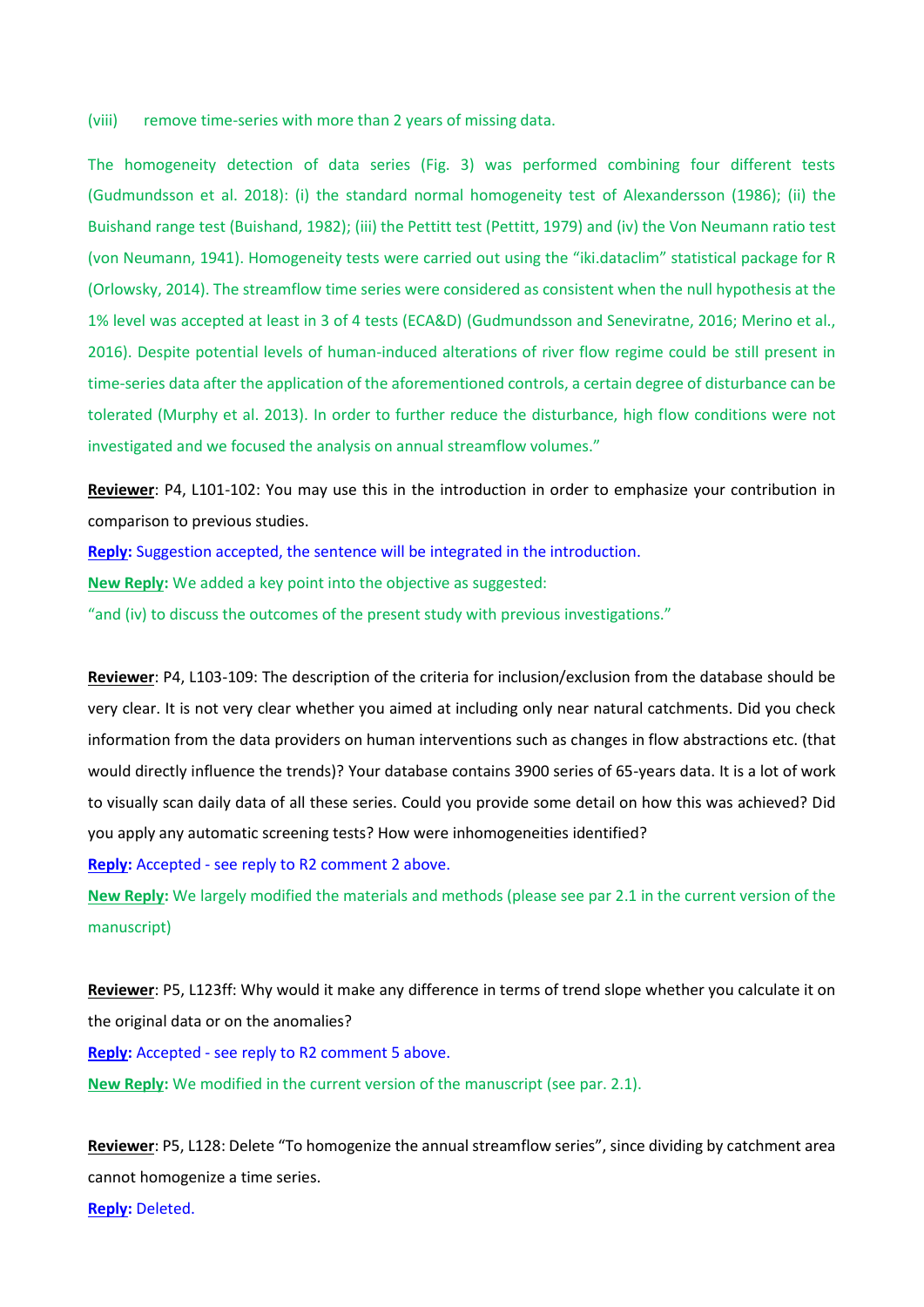#### **New Reply:** Done.

**Reviewer**: P5, L132ff: Have you checked the streamflow series for autocorrelation? How did you deal with series that contain significant autocorrelation?

Reply: The streamflow series of data were checked with lag-1 autocorrelation coefficient as proposed by Khaliq et al. (2009). The autocorrelation levels are reported in the picture in response to comment 4 of Rev#1. No series was significantly autocorrelated.

**New Reply:** We inserted in the manuscript the following section:

"About 90% of stations belongs to catchments with size less than 1,000 km2 of which more than 50% ranging from 1 to 200 km<sup>2</sup>. Temporal autocorrelation level of the selected near-natural daily streamflow series was verified calculating lag-1 serial autocorrelation coefficient with a 95% of confidence bounds as suggested by Khaliq et al. (2009), Kulkarni and von Storch (1995) and von Storch (1995). All autocorrelation coefficients were found included in the confidence bounds, as shown in Fig. 5, and, therefore, they can be considered ready for the trend identification."



**Fig.5. Samples autocorrelations. Red points are the value of lag-1 autocorrelation coefficient, whereas black dotted lines represent the 95% confidence bounds.**

**Reviewer**: P6, L138: Since the streamflow volumes were divided by area, runoff depths would be more appropriate (instead of streamflow volume), no? (adjust throughout the paper) **Reply:** Suggestion rejected – the reviewer is right, but streamflow volume is a widespread measure, which is readily understandable by managers and citizens. We decided to keep it that way. **New Reply:** We decided to keep it that way.